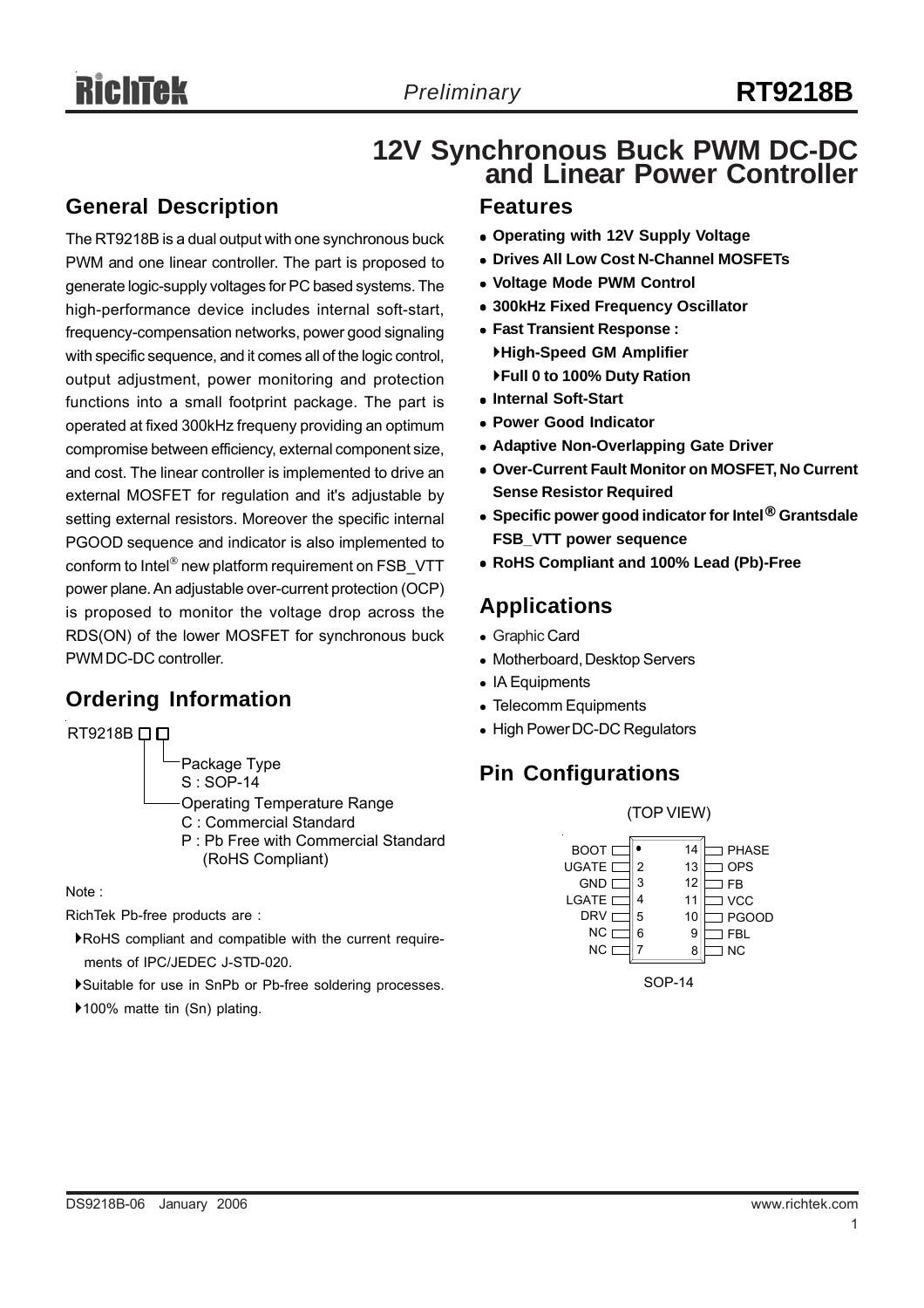## **Typical Application Circuit**

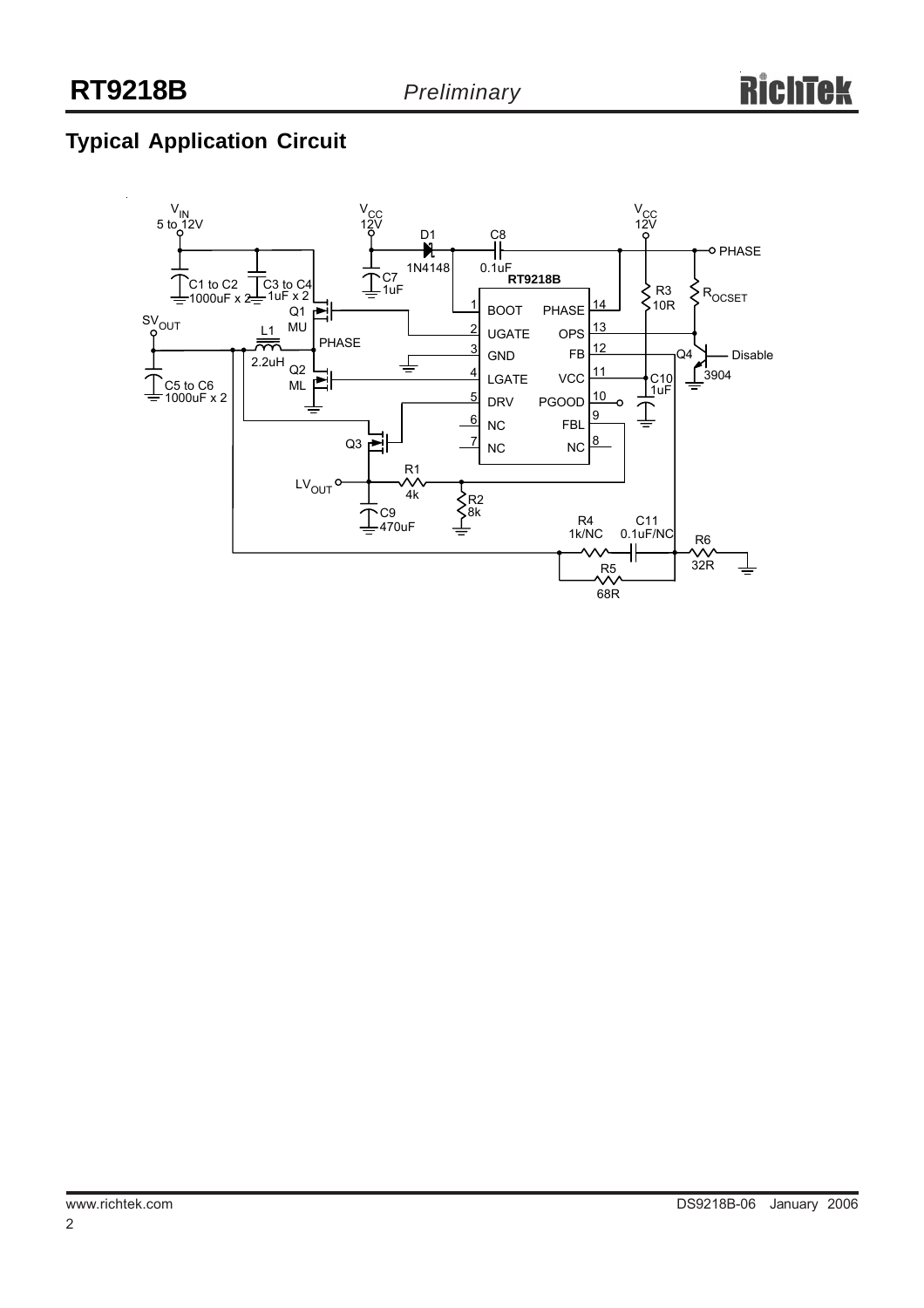## **Functional Pin Description**

## **UGATE (Pin 2)**

Upper gate driver output. Connect to gate of the high-side power N-Channel MOSFET. This pin is monitored by the adaptive shoot-through protection circuitry to determine when the upper MOSFET has turned off.

## **BOOT (Pin 1)**

Bootstrap supply pin for the upper gate driver. Connect the bootstrap capacitor between BOOT pin and the PHASE pin. The bootstrap capacitor provides the charge to turn on the upper MOSFET.

## **PHASE (Pin 14)**

Connect this pin to the source of the upper MOSFET and the drain of the lower MOSFET.

## **OPS (OCSET, POR and Shut-Down) (Pin 13)**

This pin provides multi-function of the over-current setting, UGATE turn-on POR sensing, and shut-down features. Connecting a resistor  $(R_{OCSFT})$  between OPS and PHASE pins sets the over-current trip point.

Pulling the pin to ground resets the device and all external MOSFETs are turned off allowing the output voltage power rails to float.

This pin is also used to detect  $V_{\text{IN}}$  in power on stage and issues an internal POR signal.

#### **LGATE (Pin 4)**

Lower gate drive output. Connect to gate of the low-side power N-Channel MOSFET. This pin is monitored by the adaptive shoot-through protection circuitry to determine when the lower MOSFET has turned off.

#### **FB (Pin 12)**

Switcher feedback voltage. This pin is the inverting input of the error amplifier. FB senses the switcher output through an external resistor divider network.

## **VCC (Pin 11)**

Connect this pin to a well-decoupled 12V bias supply. It is also the positive supply for the lower gate driver, LGATE.

#### **GND (Pin 3)**

Both signal and power ground for the IC. All voltage levels are measured with respect to this pin. Ties the pin directly to the low-side MOSFET source and ground plane with the lowest impedance.

## **DRV (Pin 5)**

Connect this pin to the base/gate of an external transistor/ MOSFET. This pin provides the drive for the linear regulator's pass transistor/MOSFET.

## **FBL (Pin 9)**

Linear regulator feedback voltage. This pin is the inverting input of the error amplifier and protection monitor. Connect this pin to the external resistor divider network of the linear regulator.

#### **PGOOD (Pin 10)**

PGOOD is an open-drain output used to indicate that the regulator is within normal operating voltage ranges and it's implemented with a specific sequence as following chart.

#### **NC (Pin 6,7,8)**

No internal connection.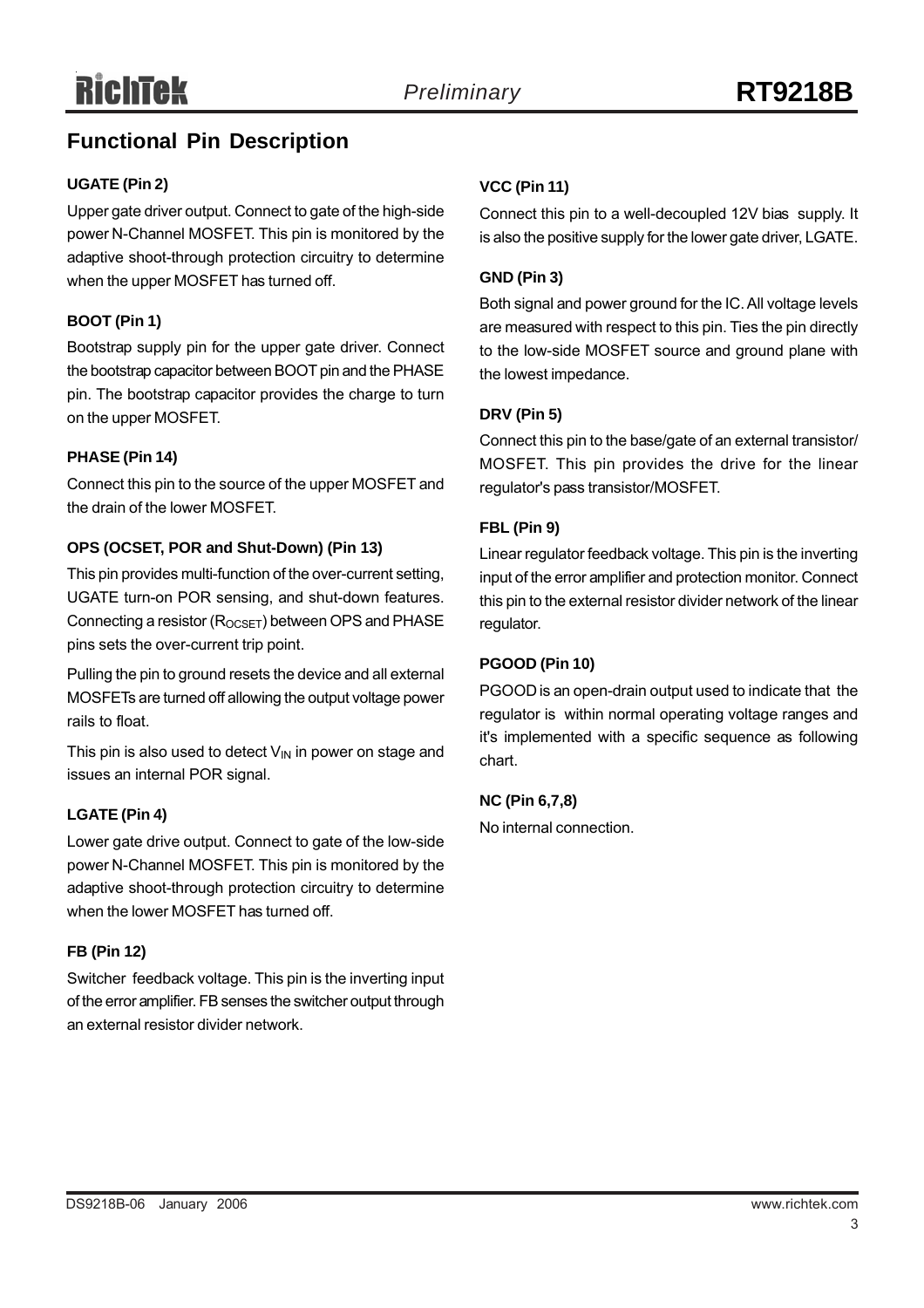## **Function Block Diagram**



## **Timing Diagram**

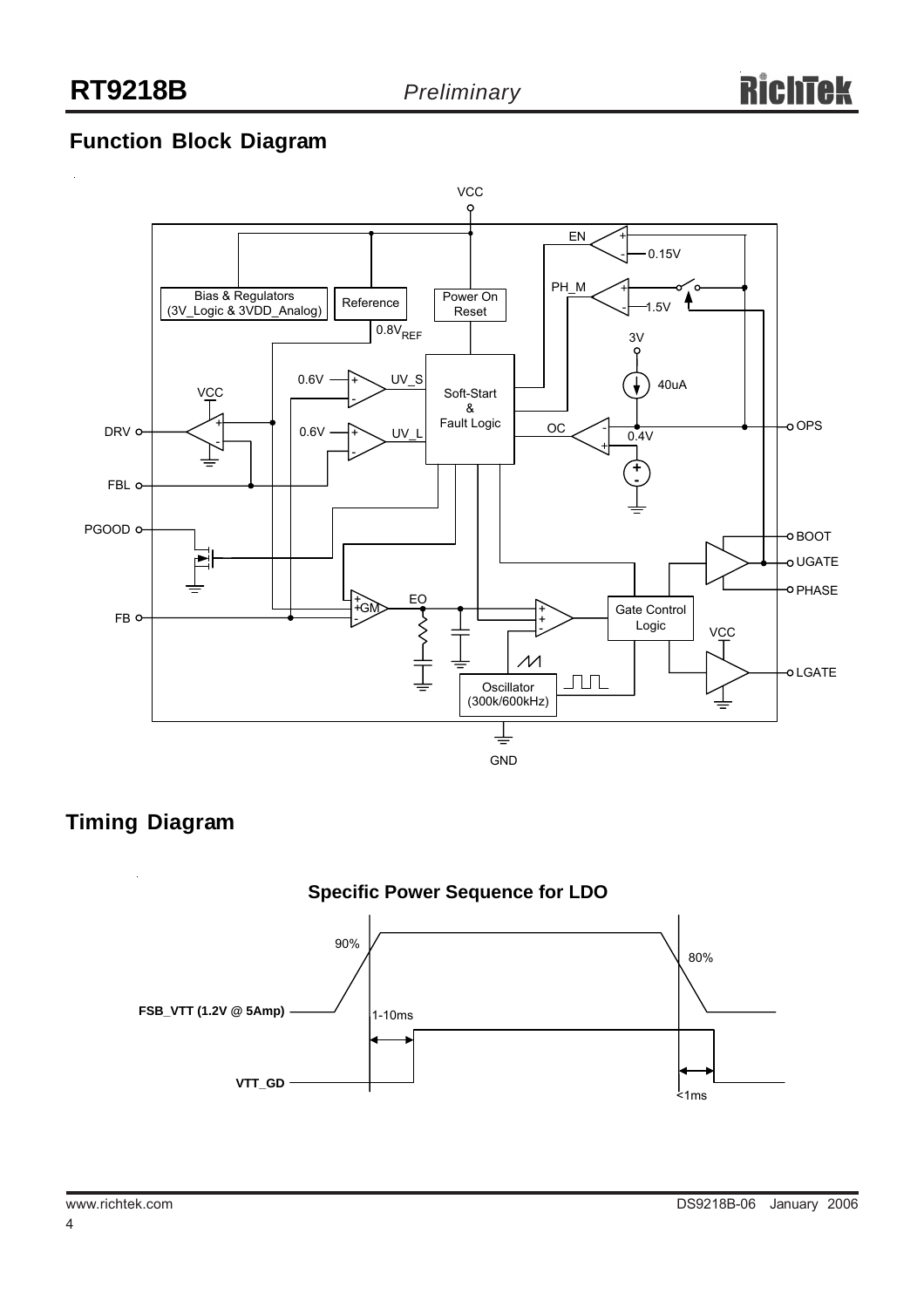## **Absolute Maximum Ratings** (Note 1)

| • PHASE to GND                        |  |
|---------------------------------------|--|
|                                       |  |
|                                       |  |
|                                       |  |
| • BOOT to GND                         |  |
|                                       |  |
|                                       |  |
|                                       |  |
|                                       |  |
|                                       |  |
| • Package Thermal Resistance (Note 4) |  |
|                                       |  |
|                                       |  |
|                                       |  |
|                                       |  |
| • ESD Susceptibility (Note 2)         |  |
|                                       |  |
|                                       |  |

## **Recommended Operating Conditions** (Note 3)

## **Electrical Characteristics**

 $(V_{CC} = 5V/12V, T_A = 25^{\circ}C,$  unless otherwise specified)

| <b>Parameter</b>                     | Symbol          | <b>Test Conditions</b>      | Min   | <b>Typ</b> | <b>Max</b> | <b>Units</b> |  |
|--------------------------------------|-----------------|-----------------------------|-------|------------|------------|--------------|--|
| <b>V<sub>CC</sub> Supply Current</b> |                 |                             |       |            |            |              |  |
| <b>Nominal Supply Current</b>        | $_{\text{lcc}}$ | <b>UGATE and LGATE Open</b> | --    | $\,6$      | 15         | mA           |  |
| <b>Power-On Reset</b>                |                 |                             |       |            |            |              |  |
| POR Threshold                        | <b>VCCRTH</b>   | V <sub>CC</sub> Rising      | --    | 4.1        | 4.5        | V            |  |
| <b>Hysteresis</b>                    | <b>VCCHYS</b>   |                             | 0.35  | 0.5        | --         | V            |  |
| <b>Switcher Reference</b>            |                 |                             |       |            |            |              |  |
| <b>Reference Voltage</b>             | <b>VREF</b>     | $V_{CC}$ = 12V              | 0.792 | 0.8        | 0.808      | V            |  |
| <b>Oscillator</b>                    |                 |                             |       |            |            |              |  |
| <b>Free Running Frequency</b>        | fosc            | $V_{CC}$ = 12V              | 250   | 300        | 350        | <b>kHz</b>   |  |
| Ramp Amplitude                       | $\Delta V$ OSC  |                             | --    | 1.5        | $- -$      | $V_{P-P}$    |  |

*To be continued*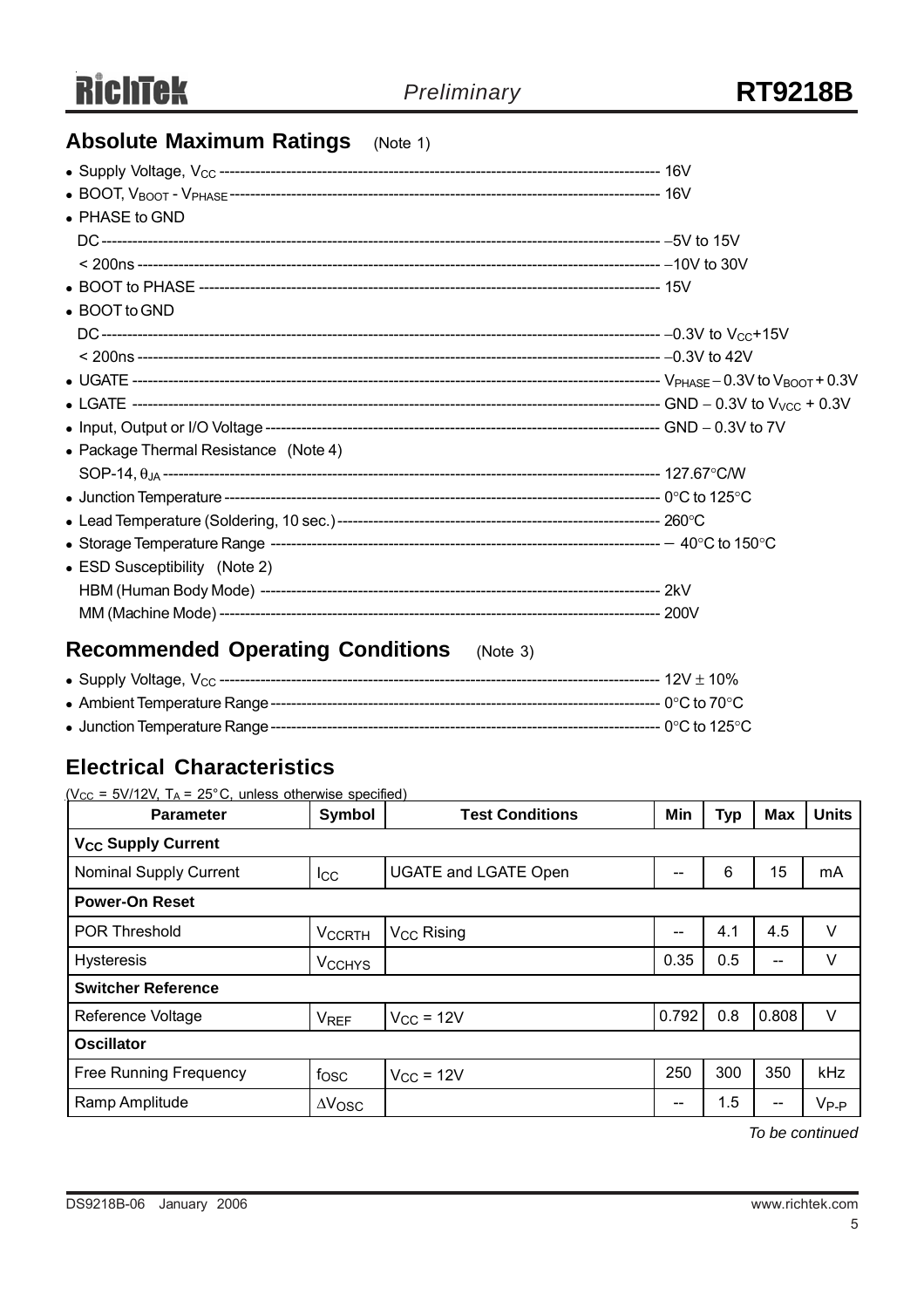**RT9218B** *Preliminary*

| <b>Parameter</b>                                               | Symbol          | <b>Test Conditions</b>                                                     | Min                      | <b>Typ</b> | <b>Max</b> | <b>Units</b>  |  |
|----------------------------------------------------------------|-----------------|----------------------------------------------------------------------------|--------------------------|------------|------------|---------------|--|
| <b>Error Amplifier (GM)</b>                                    |                 |                                                                            |                          |            |            |               |  |
| E/A Transconductance                                           | g <sub>m</sub>  |                                                                            | <u></u>                  | 0.2        |            | ms            |  |
| Open Loop DC Gain                                              | A <sub>O</sub>  |                                                                            | --                       | 90         |            | dB            |  |
| <b>Linear Regulator</b>                                        |                 |                                                                            |                          |            |            |               |  |
| <b>DRV Driver Source</b>                                       | $I_{DS}$        | $V_{DRV} = 6V$                                                             | --                       | 1.4        | --         | mA            |  |
| Reference Voltage                                              |                 | $V_{REFREG}$ $V_{CC}$ = 12V                                                | 0.792                    | 0.8        | 0.808      | V             |  |
| <b>PWM Controller Gate Drivers (<math>V_{cc}</math> = 12V)</b> |                 |                                                                            |                          |            |            |               |  |
| <b>Upper Gate Source</b>                                       | <b>IUGATE</b>   | $V_{\text{BOOT}} - V_{\text{PHASE}} = 12V$<br>$V_{UGATE} - V_{PHASE} = 6V$ | 0.6                      | 1          | --         | A             |  |
| <b>Upper Gate Sink</b>                                         | <b>RUGATE</b>   | $V_{\text{BOOT}} - V_{\text{PHASE}} = 12V$<br>$V_{UGATE} - V_{PHASE} = 1V$ | --                       | 4          | --         | Ω             |  |
| Lower Gate Source                                              | <b>ILGATE</b>   | $V_{CC}$ = 12V, $V_{LGATE}$ = 6V                                           | 0.6                      | 1          | $-$        | A             |  |
| Lower Gate Sink                                                | RLGATE          | $V_{CC}$ = 12V, $V_{LGATE}$ = 1V                                           | --                       | 3          | 4          | Ω             |  |
| Dead Time                                                      | T <sub>DT</sub> |                                                                            | --                       | $-$        | 100        | ns            |  |
| <b>Protection</b>                                              |                 |                                                                            |                          |            |            |               |  |
| FB Under-Voltage Trip                                          | $\Delta$ FBUVT  | <b>FB Falling</b>                                                          | 70                       | 75         | 80         | $\frac{0}{0}$ |  |
| FBL Under-Voltage Trip                                         | <b>AFBLUVT</b>  | FB and FBL Falling                                                         | 70                       | 75         | 80         | %             |  |
| OC Current Source                                              | $I_{\rm OC}$    | $V_{PHASE} = 0V$                                                           | $\overline{a}$           | 40         | --         | μA            |  |
| Soft-Start Interval                                            | $T_{\rm SS}$    |                                                                            | $\overline{\phantom{a}}$ | 3.5        | --         | ms            |  |
| <b>Power Good</b>                                              |                 |                                                                            |                          |            |            |               |  |
| Power Good Rising Threshold                                    |                 | $V_{CC}$ = 12V                                                             | $-$                      | 90         | $-$        | $\%$          |  |
| Power Good Hysteresis                                          |                 | $V_{CC}$ = 12V                                                             | $-$                      | 10         |            | $\%$          |  |
| PG Sink Capability                                             |                 | $V_{CC}$ = 12V, 1mA                                                        | --                       | 0.2        | 0.4        | $\vee$        |  |
| Power Good Rising Delay                                        |                 | $V_{CC}$ = 12V                                                             | 1                        | 3          | 10         | ms            |  |
| Power Good Falling Delay                                       |                 | $V_{CC}$ = 12V                                                             | $-$                      | 15         | --         | us            |  |

**Note 1.** Stresses listed as the above "Absolute Maximum Ratings" may cause permanent damage to the device. These are for stress ratings. Functional operation of the device at these or any other conditions beyond those indicated in the operational sections of the specifications is not implied. Exposure to absolute maximum rating conditions for extended periods may remain possibility to affect device reliability.

- **Note 2.** Devices are ESD sensitive. Handling precaution recommended.
- **Note 3.** The device is not guaranteed to function outside its operating conditions.
- **Note 4.**  $\theta_{JA}$  is measured in the natural convection at  $T_A = 25^\circ \text{C}$  on a low effective thermal conductivity test board of JEDEC 51-3 thermal measurement standard.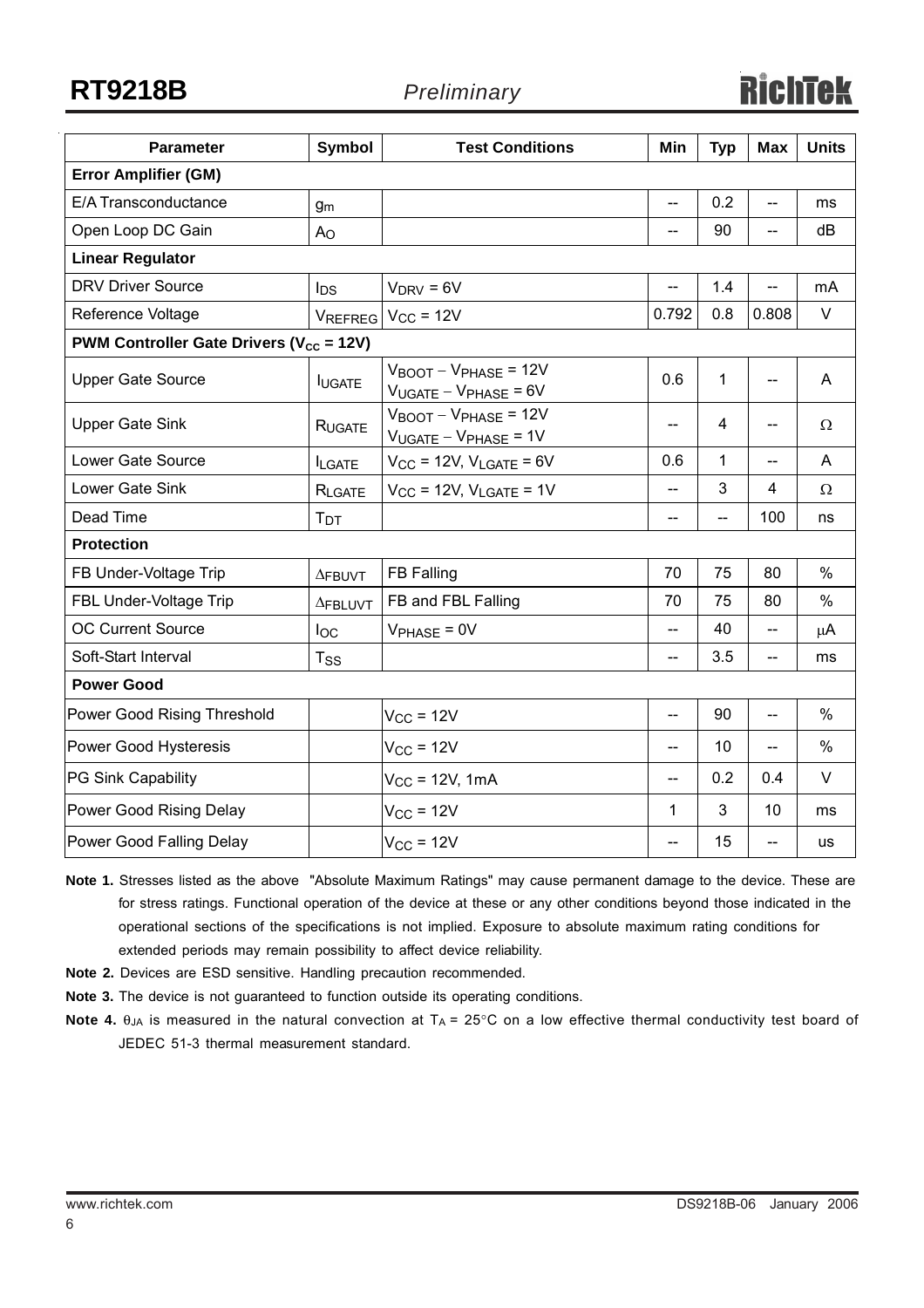## **Typical Operating Characteristics**











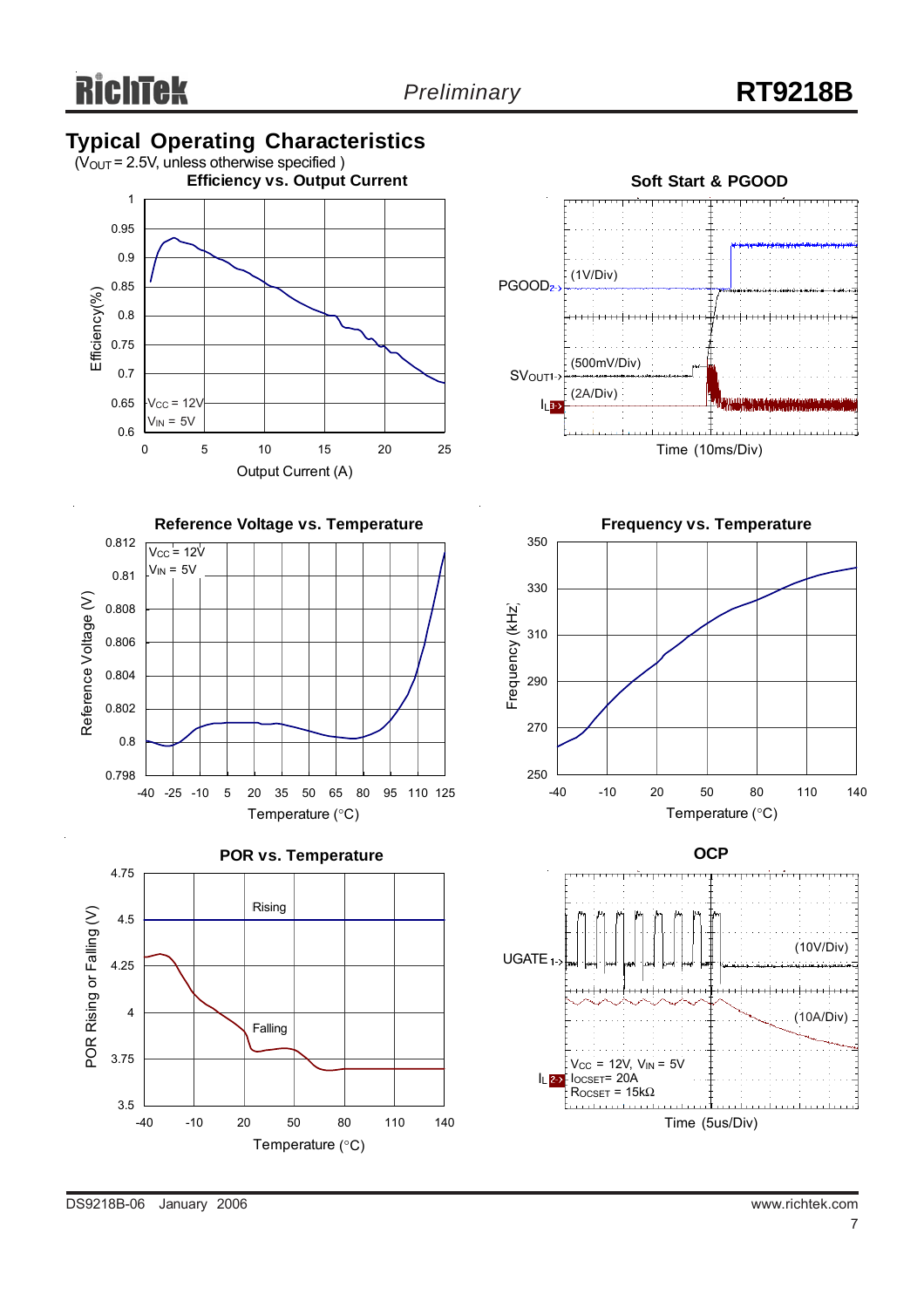











www.richtek.com DS9218B-06 January 2006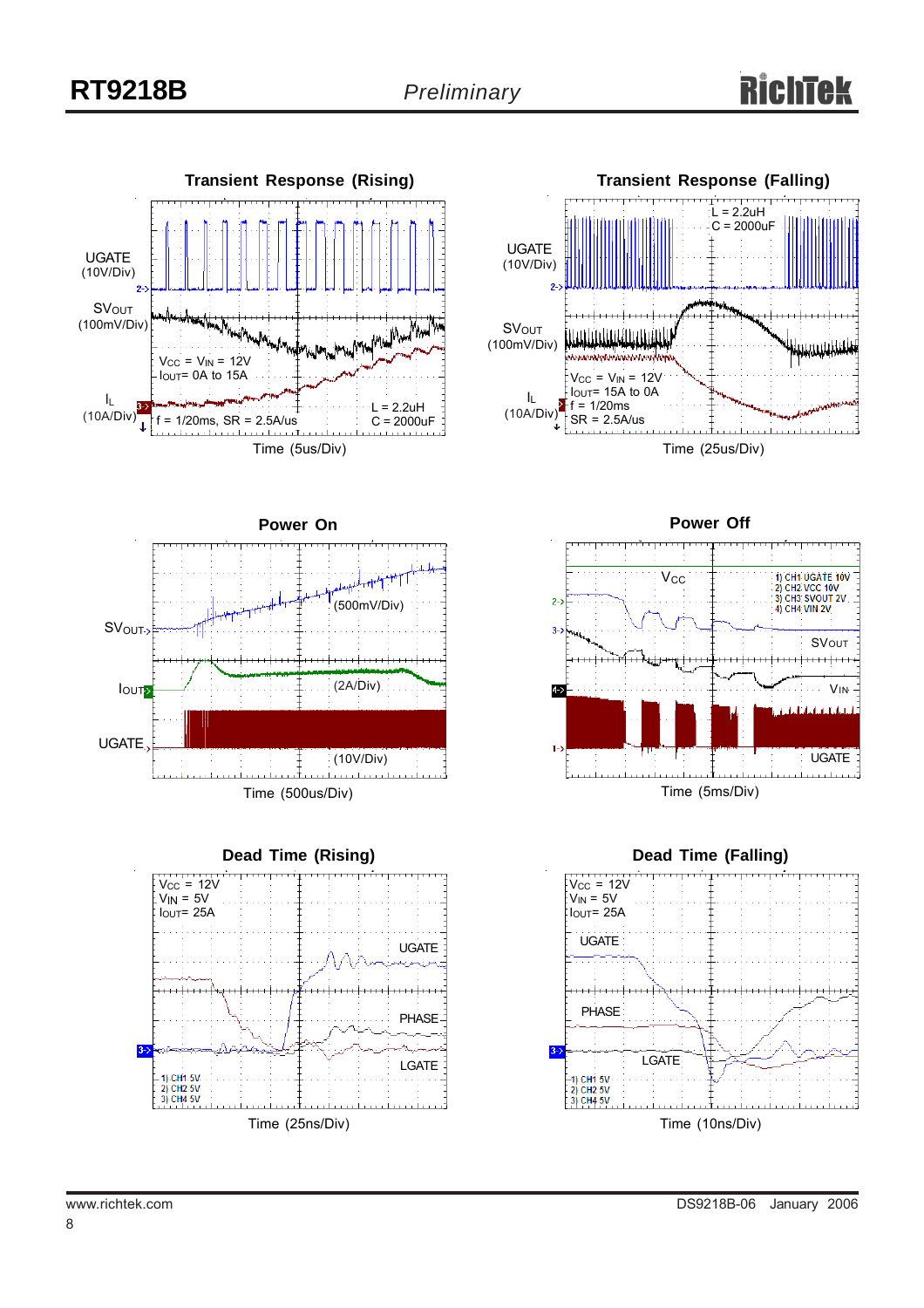## **Application Information**

## **Inductor Selection**

The selection of output inductor is based on the considerations of efficiency, output power and operating frequency. Low inductance value has smaller size, but results in low efficiency, large ripple current and high output ripple voltage. Generally, an inductor that limits the ripple current  $(\Delta I_L)$  between 20% and 50% of output current is appropriate. Figure 1 shows the typical topology of synchronous step-down converter and its related waveforms.





According to Figure 1 the ripple current of inductor can be calculated as follows :

$$
V_{IN} - V_{OUT} = L \frac{\Delta I_L}{\Delta t}; \quad \Delta t = \frac{D}{fs}; \quad D = \frac{V_{OUT}}{V_{IN}}
$$

$$
L = (V_{IN} - V_{OUT}) \times \frac{V_{OUT}}{V_{IN} \times fs \times \Delta I_L}
$$
(1)

Where :

 $V_{IN}$  = Maximum input voltage

 $V<sub>OUT</sub> = Output Voltage$ 

 $\Delta t$  = S1 turn on time

 $\Delta I_L$  = Inductor current ripple

 $f_S$  = Switching frequency

D = Duty Cycle

 $r<sub>C</sub>$  = Equivalent series resistor of output capacitor

#### **Output Capacitor**

The selection of output capacitor depends on the output ripple voltage requirement. Practically, the output ripple voltage is a function of both capacitance value and the equivalent series resistance (ESR)  $r_c$ . Figure 2 shows the related waveforms of output capacitor.



DS9218B-06 January 2006 www.richtek.com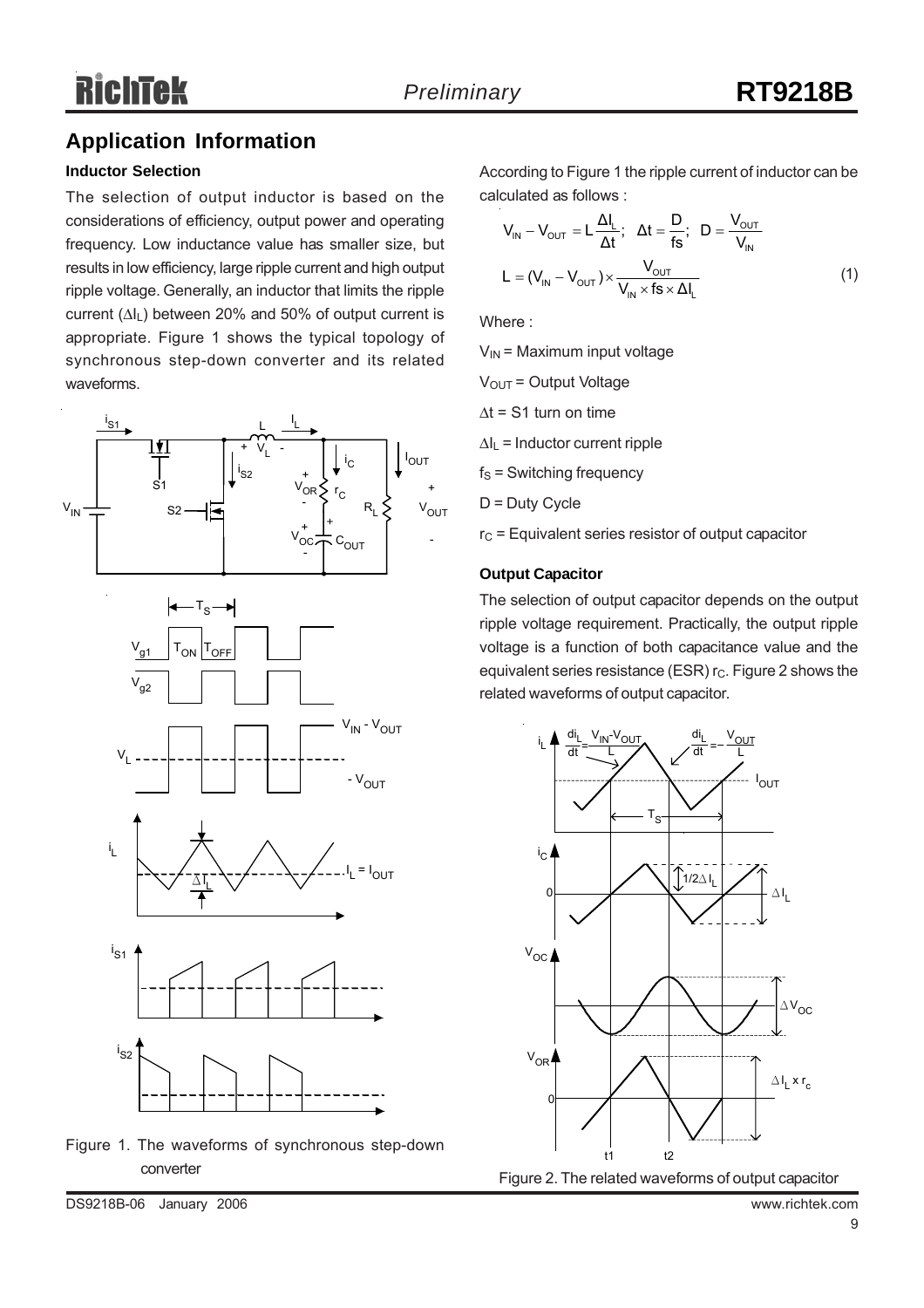The AC impedance of output capacitor at operating frequency is quite smaller than the load impedance, so the ripple current  $(\Delta I_L)$  of the inductor current flows mainly through output capacitor. The output ripple voltage is described as :

$$
\Delta V_{\text{OUT}} = \Delta V_{\text{OR}} + \Delta V_{\text{OC}} \tag{2}
$$

$$
\Delta V_{\text{OUT}} = \Delta I_{\text{L}} \times \text{rc} + \frac{1}{C_{\text{O}}} \int_{t_1}^{t_2} \text{ ic dt} \tag{3}
$$

$$
\Delta V_{\text{OUT}} = \Delta I_{\text{L}} \times \Delta I_{\text{L}} \times rc + \frac{1}{8} \frac{V_{\text{OUT}}}{C_{\text{OL}}} (1 - D)T_{\text{S}}^2 \tag{4}
$$

where  $\Delta V_{OR}$  is caused by ESR and  $\Delta V_{OC}$  by capacitance. For electrolytic capacitor application, typically 90 to 95% of the output voltage ripple is contributed by the ESR of output capacitor. So Equation (4) could be simplified as :

$$
\Delta V_{\text{OUT}} = \Delta I_{\text{L}} \times r\text{c}
$$
 (5)

Users could connect capacitors in parallel to get calculated ESR.

#### **Input Capacitor**

The selection of input capacitor is mainly based on its maximum ripple current capability. The buck converter draws pulsewise current from the input capacitor during the on time of S1 as shown in Figure 1. The RMS value of ripple current flowing through the input capacitor is described as :

$$
Irms = I_{OUT} \sqrt{D(1-D)} \quad (A)
$$
 (6)

The input capacitor must be cable of handling this ripple current. Sometime, for higher efficiency the low ESR capacitor is necessarily.

#### **PWM Loop Stability**

RT9218B is a voltage mode buck converter using the high gain error amplifier with transconductance (OTA, Operational Transconductance Amplifier).

The transconductance :

 $GM = \frac{dl_{\text{OUT}}}{dVm}$ 

The mid-frequency gain:

$$
dV_{OUT} = dl_{OUT}Z_{OUT} = GMdV_{IN}Z_{OUT}
$$

$$
G = \frac{dV_{OUT}}{dV} = GMZ_{OUT}
$$

10

dV<sub>IN</sub>

 $Z<sub>OUT</sub>$  is the shut impedance at the output node to ground (see Figure 3 and Figure 4),



Figure 3. A Type 2 error-amplifier with shut network to ground



Figure 4. Equivalent circuit

Pole and Zero :

$$
F_P = \frac{1}{2\pi \times R_1 C_2}
$$
;  $F_Z = \frac{1}{2\pi \times R_1 C_1}$ 

We can see the open loop gain and the Figure 3 whole loop gain in Figure 5.



Figure 5. Gain with the Figure 2 circuit

RT9218B internal compensation loop :

$$
GM = 0.2
$$
ms,  $R1 = 75k\Omega$ ,  $C1 = 2.5$ nF,  $C2 = 10$ pF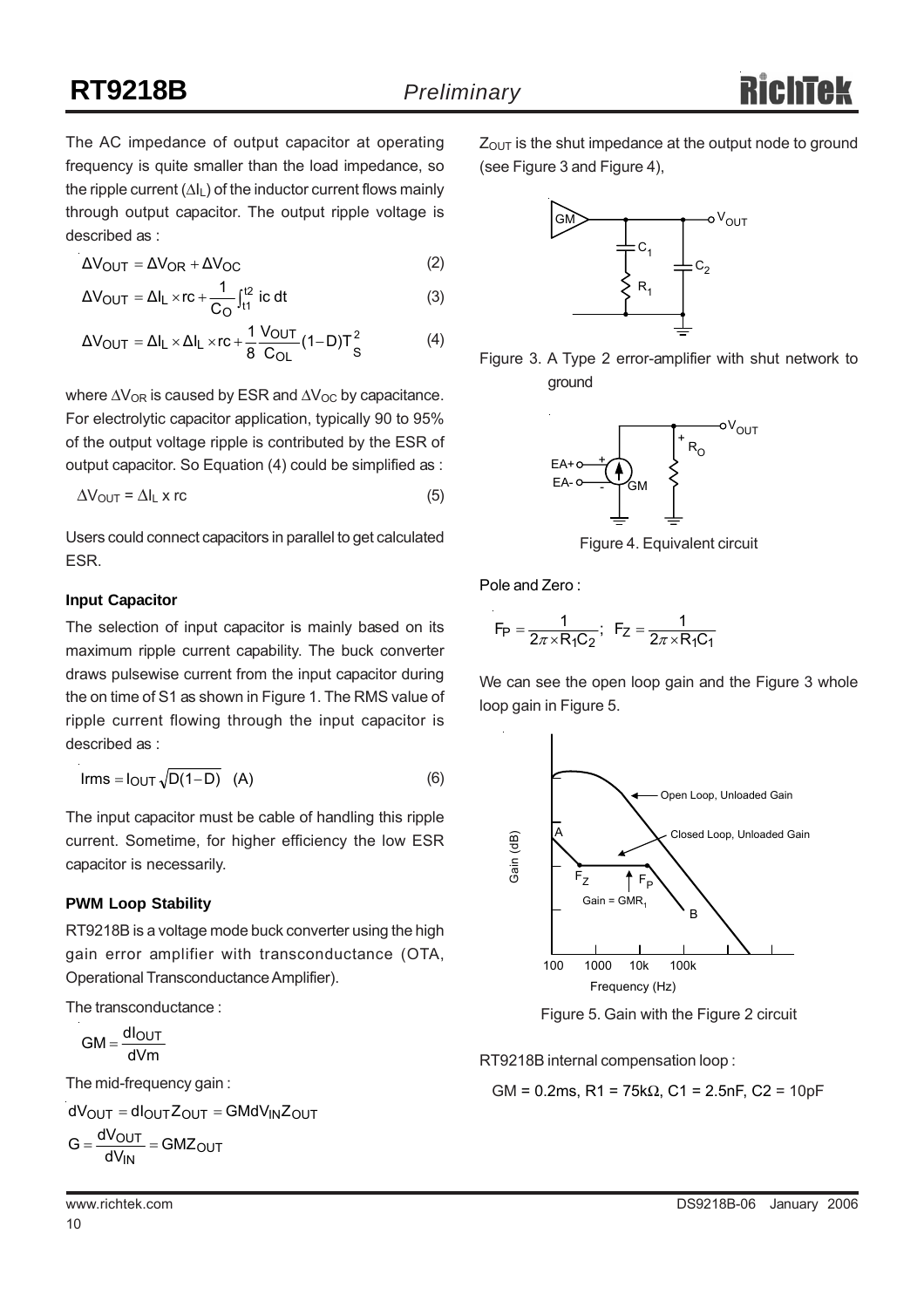## **OPS (Over Current Setting, VIN\_POR and Shutdown)**

## **1.OCP**

Sense the low-side MOSFET's  $R_{DS(ON)}$  to set over-current trip point.

Connecting a resistor ( $R_{OCSET}$ ) from this pin to the source of the upper MOSFET and the drain of the lower MOSFET sets the over-current trip point.  $R_{OCSET}$ , an internal 40 $\mu$ A current source, and the lower MOSFET on resistance,  $R_{DS(ON)}$ , set the converter over-current trip point ( $I_{OCSET}$ ) according to the following equation :

> of the lower MOSFET  $\text{IocSET}$  =  $\frac{40 \text{UA} \times \text{RocSET} - 0.4 \text{V}}{200 \text{ AU}}$ DS(ON)  $\text{OCSET}$  =  $\frac{40 \text{UA} \times \text{ROCSET}}{R_{\text{DS}(\text{ON})}}$  of the lower  $=\frac{40uA \times R$  ocset –

OPS pin function is similar to RC charging or discharging circuit, so the over-current trip point is very sensitive to parasitic capacitance (ex. shut-down MOSFET) and the duty ratio.

Below Figures say those effect. And test conditions are Rocset = 15kΩ (over -current trip point = 20.6A), Low-side MOSFET is IR3707.

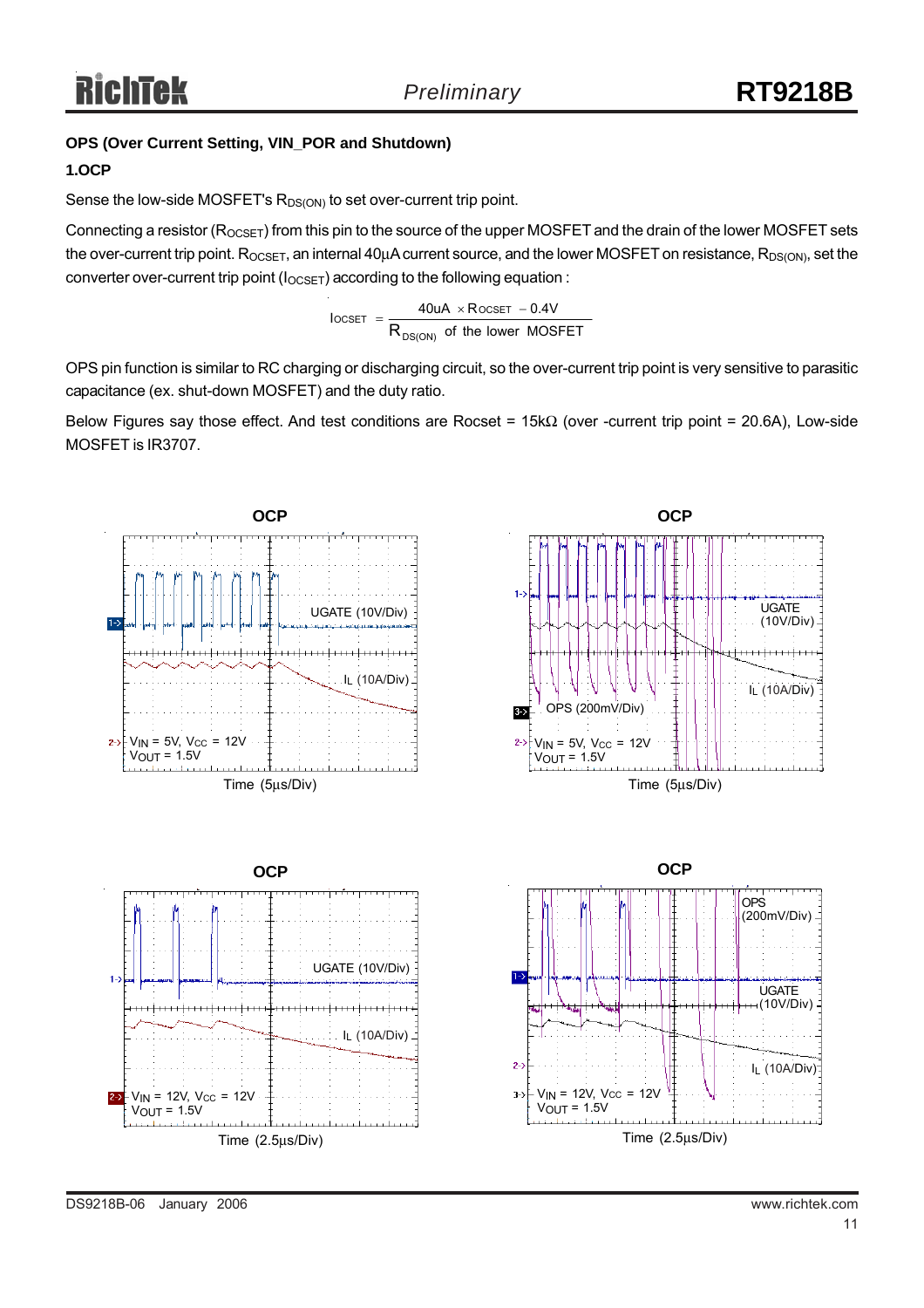## **2. VIN\_POR**

UGATE will continuously generate a 10kHz colck with 1% duty cycle before  $V_{IN}$  is ready.  $V_{IN}$  is recognized ready by detecting  $V_{OPS}$  crossing 1.5V four times (rising & falling). ROCSET must be kept lower than 37.5k $\Omega$  for large ROCSET will keep  $V_{\text{OPS}}$  always higher than 1.5V. Figure 6 shows the detail actions of OCP and POR. It is highly recommended that  $R_{OCSET}$  be lower than 30k $\Omega$ .

![](_page_11_Figure_5.jpeg)

![](_page_11_Figure_6.jpeg)

#### **3. Shutdown**

Pulling low the OPS pin by a small single transistor can shutdown the RT9218B PWM controller as shown in typical application circuit.

#### **Soft Start**

A built-in soft-start is used to prevent surge current from power supply input during power on. The soft-start voltage is controlled by an internal digital counter. It clamps the ramping of reference voltage at the input of error amplifier and the pulse-width of the output driver slowly. The typical soft-start duration is 3ms.

![](_page_11_Figure_11.jpeg)

## 1) Mode 1 (SS< Vramp\_valley)

Initially the COMP stays in the positive saturation. When SS< V<sub>RAMP\_Valley</sub>, there is no non-inverting input available to produce duty width. So there is no PWM signal and  $V_{\text{OUT}}$  is zero.

#### 2) Mode 2 (V<sub>RAMP\_Valley</sub>< SS< Cross-over)

When SS>V<sub>RAMP\_Valley</sub>, SS takes over the non-inverting input and produce the PWM signal and the increasing duty width according to its magnitude above the ramp signal. The output follows the ramp signal, SS. However while  $V<sub>OUT</sub>$  increases, the difference between  $V<sub>OUT</sub>$  and SSE  $(SS - V_{GS})$  is reduced and COMP leaves the saturation and declines. The takeover of SS lasts until it meets the COMP. During this interval, since the feedback path is broken, the converter is operated in the open loop.

#### 3) Mode3 ( Cross-over<  $SS < V_{GS} + V_{REF}$ )

When the Comp takes over the non-inverting input for PWM Amplifier and when SSE (SS –  $V_{GS}$ ) <  $V_{REF}$ , the output of the converter follows the ramp input, SSE (SS –  $V_{GS}$ ). Before the crossover, the output follows SS signal. And when Comp takes over SS, the output is expected to follow SSE (SS –  $V_{GS}$ ). Therefore the deviation of  $V_{GS}$  is represented as the falling of  $V_{\text{OUT}}$  for a short while. The COMP is observed to keep its decline when it passes the cross-over, which shortens the duty width and hence the falling of  $V_{\text{OUT}}$  happens.

 Since there is a feedback loop for the error amplifier, the output' s response to the ramp input, SSE (SS –  $V_{GS}$ ) is lower than that in Mode 2.

4) Mode 4 (SS  $>$  V<sub>GS</sub> + V<sub>REF</sub>)

When  $SS > V_{GS} + V_{REF}$ , the output of the converter follows the desired  $V_{REF}$  signal and the soft start is completed now.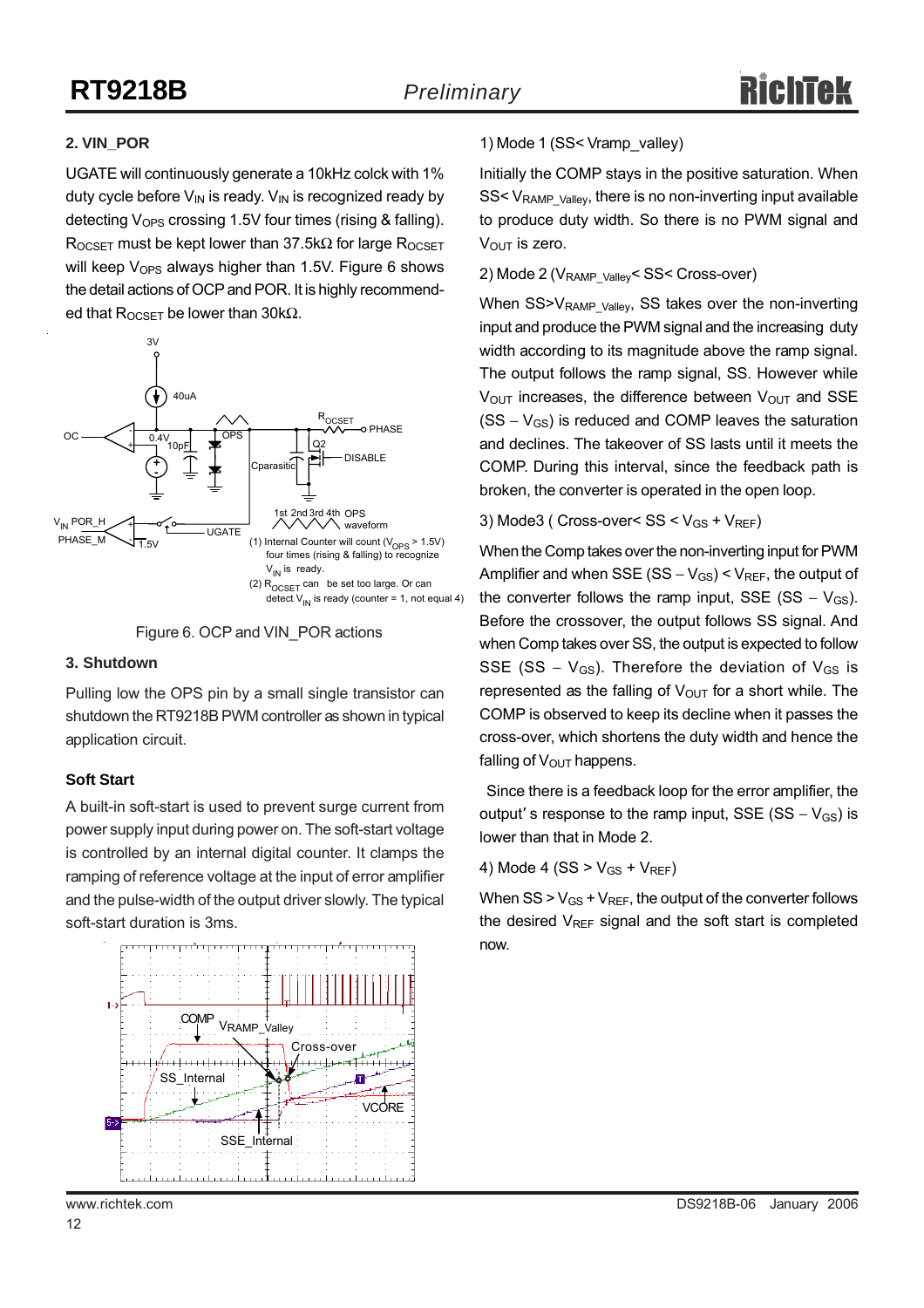# Richīek

## *Preliminary* **RT9218B**

## **Under Voltage Protection**

The voltage at FB and FBL pin is monitored and protected against UV (under voltage). The UV threshold is the FB or FBL under 75%. UV detection has 30μs triggered delay. When OC or UV FBL is trigged, a hiccup restart sequence will be initialized, as shown in Figure 7 Only 4 times of trigger are allowed to latch off. Hiccup is disabled during soft-start interval, but UV\_FB has some difference from OC and UV FBL, it will always trigger  $V_{\text{IN}}$  power sensing after 4 times hiccup, as shown in Figure 8.

![](_page_12_Figure_5.jpeg)

Figure 7. UV and OC trigger hiccup mode

![](_page_12_Figure_7.jpeg)

Figure 8, UV FB trigger  $V_{\text{IN}}$  power sensing

## **LDO Power Sequence**

In VGA field, the MOSFET of  $LV<sub>OUT</sub>$  is sourced by external voltage not by  $SV<sub>OUT</sub>$ .

This connection may trigger UV protection to shutdown RT9218B, but using the typical application circuit won't have this issue. See figure 9 using OPS pin to control the power sequence.

![](_page_12_Figure_12.jpeg)

Figure 9. LDO power sequence

## **PWM Layout Considerations**

MOSFETs switch very fast and efficiently. The speed with which the current transitions from one device to another causes voltage spikes across the interconnecting impedances and parasitic circuit elements. The voltage spikes can degrade efficiency and radiate noise, that results in over-voltage stress on devices. Careful component placement layout and printed circuit design can minimize the voltage spikes induced in the converter. Consider, as an example, the turn-off transition of the upper MOSFET prior to turn-off, the upper MOSFET was carrying the full load current. During turn-off, current stops flowing in the upper MOSFET and is picked up by the low side MOSFET or schottky diode. Any inductance in the switched current path generates a large voltage spike during the switching interval. Careful component selections, layout of the critical components, and use shorter and wider PCB traces help in minimizing the magnitude of voltage spikes.

There are two sets of critical components in a DC-DC converter using the RT9218B. The switching power components are most critical because they switch large amounts of energy, and as such, they tend to generate equally large amounts of noise. The critical small signal components are those connected to sensitive nodes or those supplying critical bypass current.

The power components and the PWM controller should be placed firstly. Place the input capacitors, especially the high-frequency ceramic decoupling capacitors, close to the power switches. Place the output inductor and output capacitors between the MOSFETs and the load. Also locate the PWM controller near by MOSFETs.

A multi-layer printed circuit board is recommended.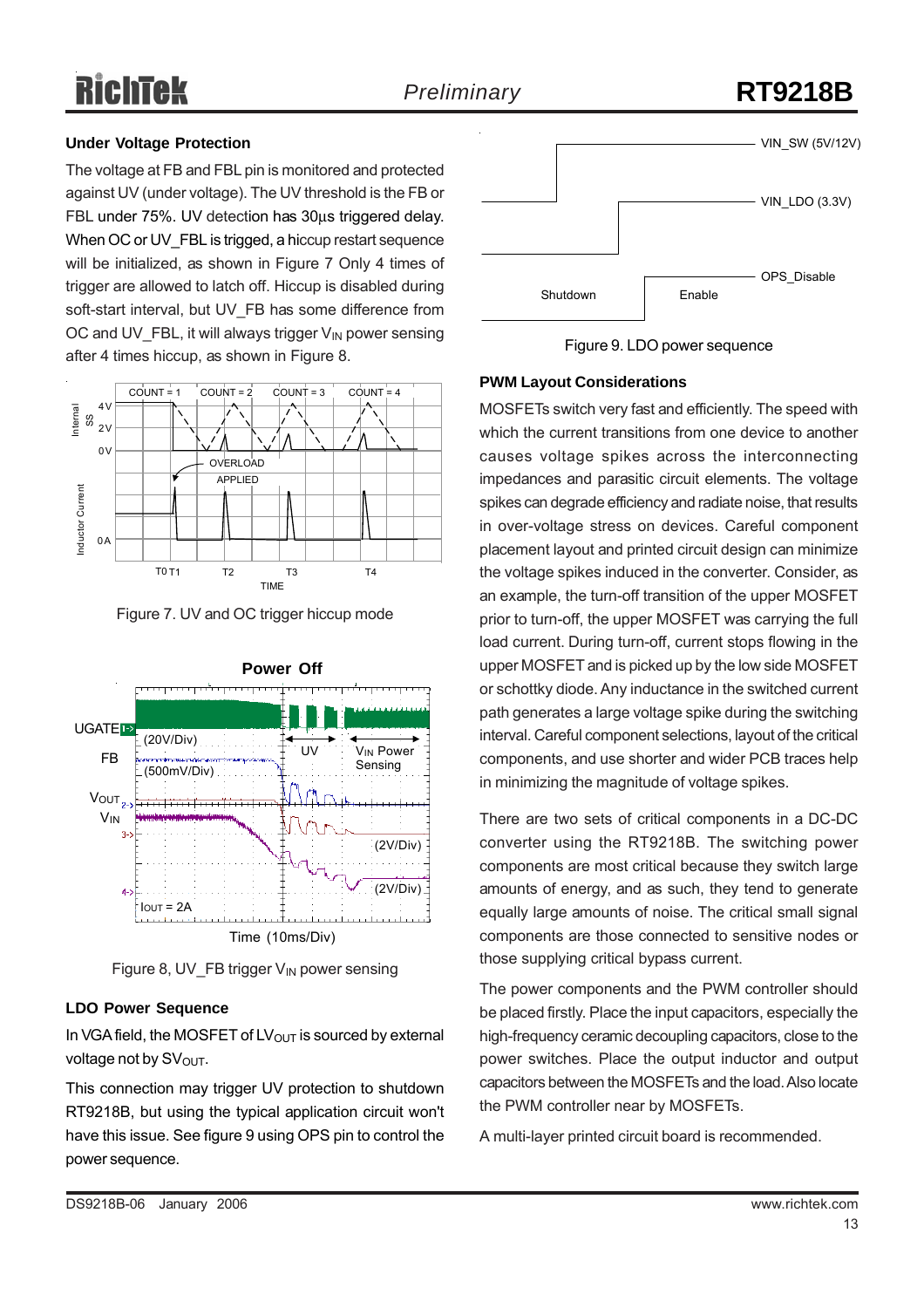Figure 10 shows the connections of the critical components in the converter. Note that the capacitors C<sub>IN</sub> and C<sub>OUT</sub> each of them represents numerous physical capacitors. Use a dedicated grounding plane and use vias to ground all critical components to this layer. Apply another solid layer as a power plane and cut this plane into smaller islands of common voltage levels. The power plane should support the input power and output power nodes. Use copper filled polygons on the top and bottom circuit layers for the PHASE node, but it is not necessary to oversize this particular island. Since the PHASE node is subjected to very high dV/dt voltages, the stray capacitance formed between these island and the surrounding circuitry will tend to couple switching noise. Use the remaining printed circuit layers for small signal routing. The PCB traces between the PWM controller and the gate of MOSFET and also the traces connecting source of MOSFETs should be sized to carry 2A peak currents.

![](_page_13_Figure_4.jpeg)

Figure 10. The connections of the critical components in the converter

Below PCB gerber files are our test board for your reference :

![](_page_13_Figure_7.jpeg)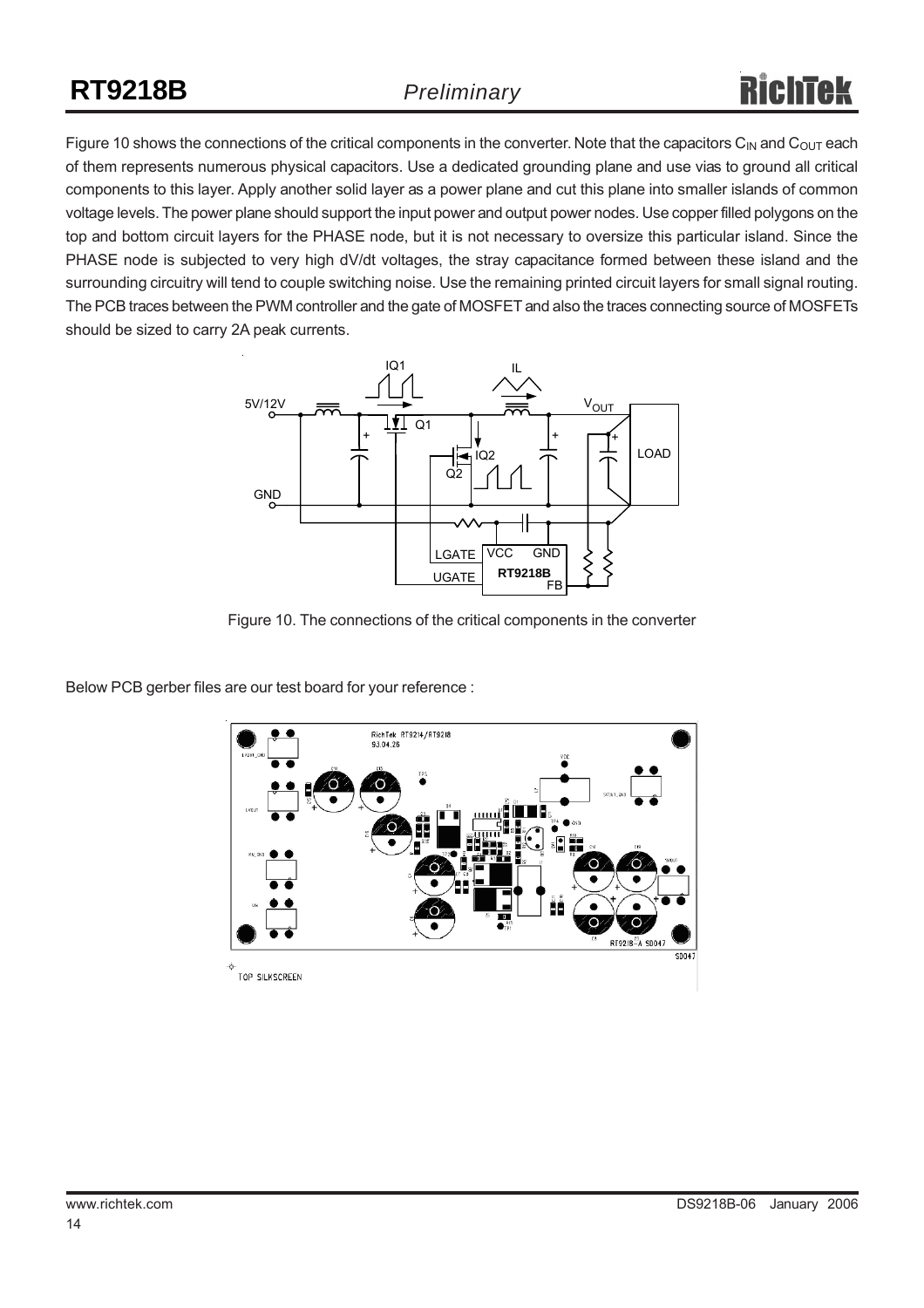![](_page_14_Figure_3.jpeg)

![](_page_14_Figure_4.jpeg)

![](_page_14_Figure_5.jpeg)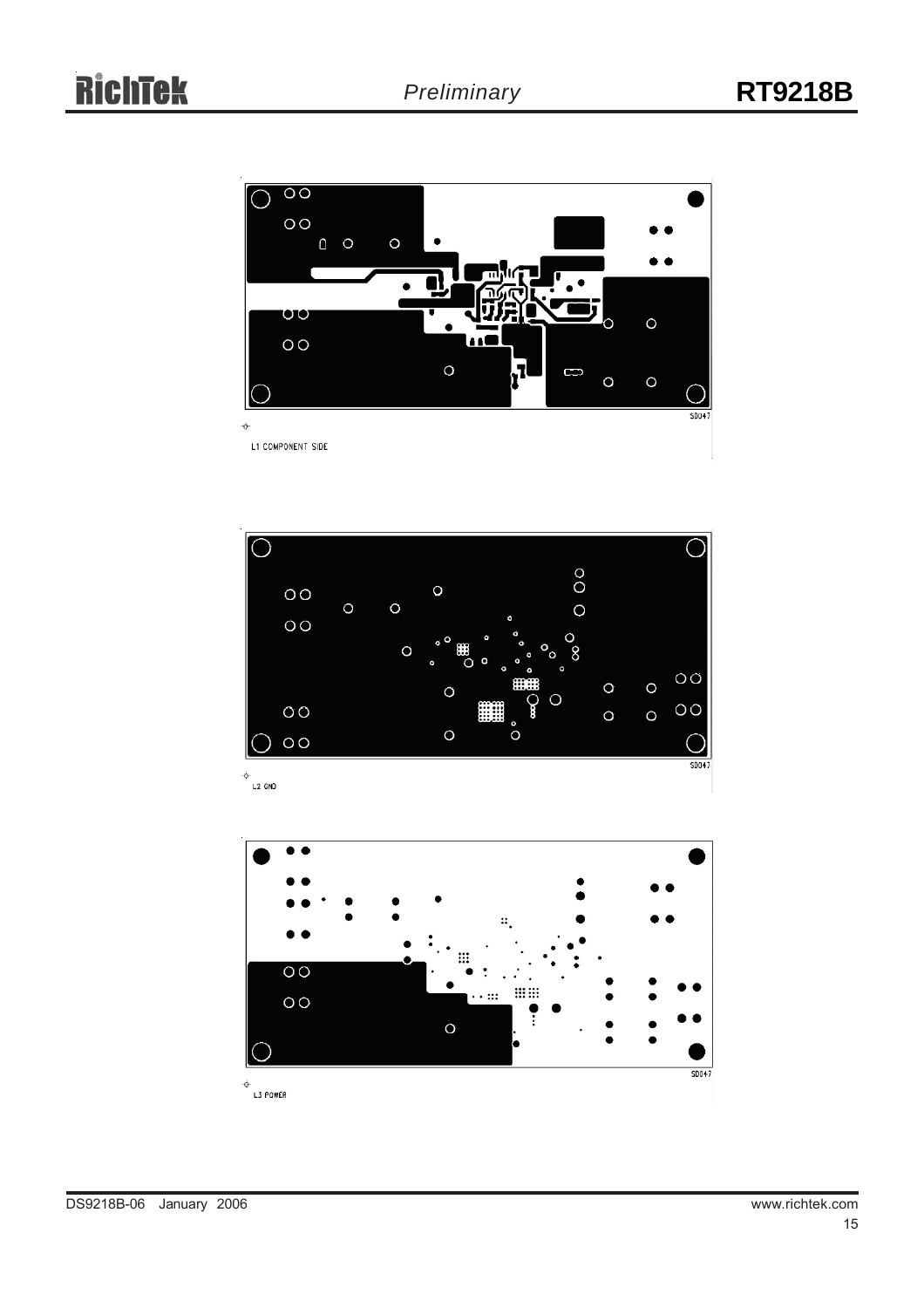![](_page_15_Figure_3.jpeg)

According to our test experience, you must still notice two items to avoid noise coupling :

1.The ground plane should not be separated.

 $2.V_{CC}$  rail adding the LC filter is recommended.